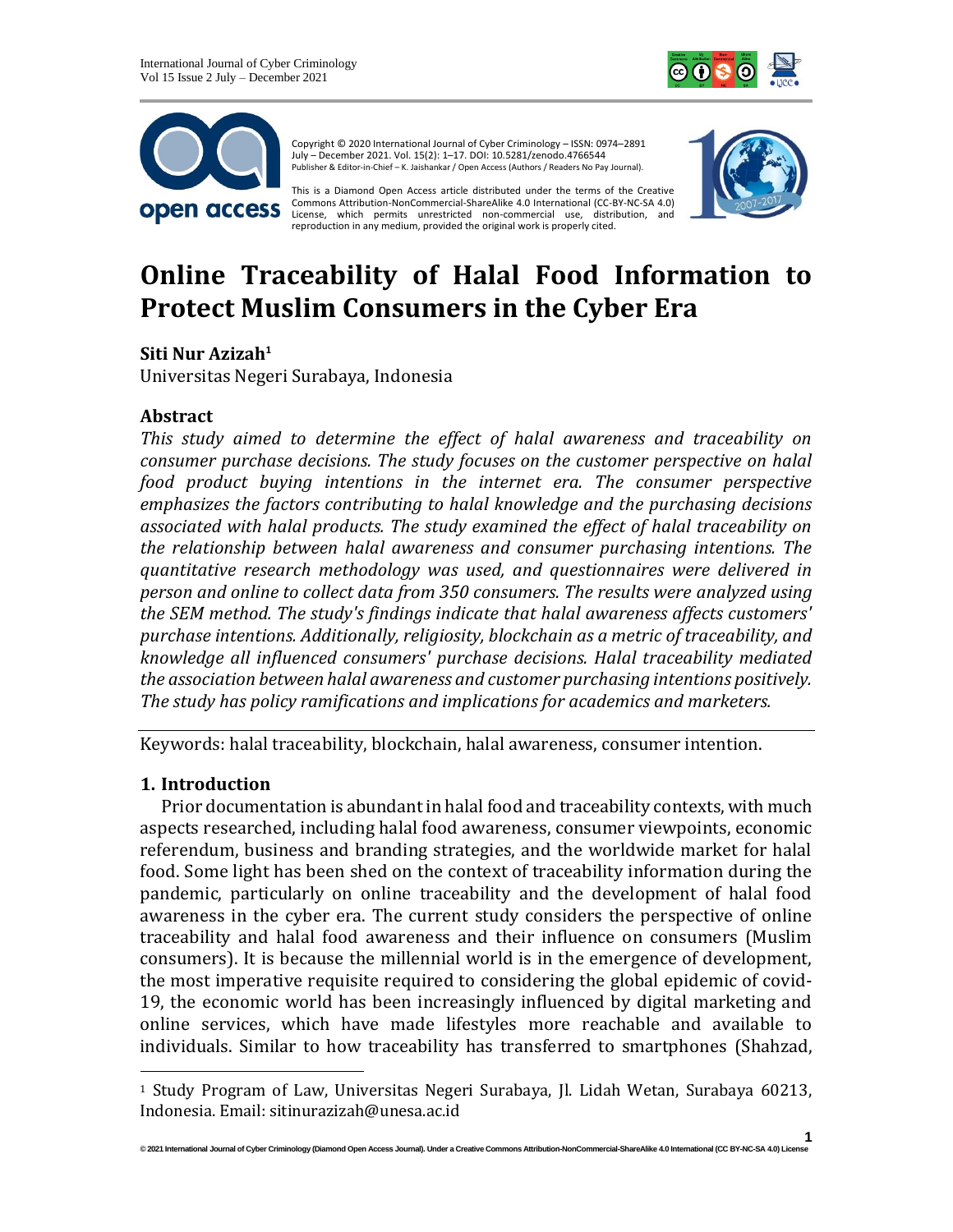2020), including this characteristic of online traceability is critical for enriching the research subject with diverse and detailed perspectives. Current research illuminates the halal food and traceability perspectives while also considering the pandemic and cyber period contexts. While enlightening the consumer's purchase intentions in terms of their decision-making regarding halal food is a primary objective, increasing food awareness through online traceability is also a primary objective. Additionally, another perspective on the factors influencing the consumer's intentions across contexts is also a primary objective.

Considering the study's definition of halal food as "Islamic permissible food and ingredients following sharia," elaborating on the concept as "ingredients or material used in the preparation of food" and excluding any non-halal food or products that are najas, incapable of slaughter, harmful, or contain human parts, etc., which are all strongly prohibited under Islamic shariah (N. I. A. Aziz & Ahmad, 2018; Mohamed, 2011). Food traceability is defined as the ability to trace an entity's origin, production, processing, application, or location to verify the food's safety, quality, and risk prevention. Thus, the context of online traceability of halal food awareness refers to the assurance of halal food manufacture, uniqueness, and product location to make it suitable for consumption by Muslims (Ab Rashid & Bojei, 2019; Rahim & Junos, 2012). With the cyber era in mind (Shahzad, 2020), it is necessary to shed some light on the online traceability factor. Online, social media and digital technological availability of halal food traceability all fall under the category of online traceability, which is accessible to the average person and Muslim. It has a role in consumer intention and decision-making for purchases and other activities. The other variable, purchase intention, refers to an individual's intent to purchase something (Muhammad & Saad, 2016). It is influenced by various factors that contribute to an individual's motivation to purchase, invest, or engage in something. The factor influencing the intention to buy something is dominated by the traceability factor of halal food, which is the subject of the current study.

As the research delves into the importance of digital media (Rejeb et al., 2021), the rationale articulates how its occupation of the market industry has been primarily taken and how it has made a steric appearance in every field. It includes the traceability of halal food information, such as social media access providing knowledge to individuals on their feasibility in a single click. It is expanding the scope of the cyber platform for halal food information to improve traceability, as this online access influences purchasing behaviour. It directs the consuming and business framework through connected factors such as knowledge, certification, religiosity, and blockchain-based traceability.

Previously, halal traceability was explored as a moderator between halal food awareness and purchase intention; however, the current research expands on this approach by examining the effect of blockchain technology on halal food information. Similarly, the study's objectives are as follows: (1) To ascertain the extent to which halal food information affects the online traceability factor among Muslims during the pandemic period, elaborating the research purpose; (2) to ascertain the extent to which online traceability influences purchase intentions; and (3) to ascertain the perception of block chain-based traceability over consumer purchase intent. The current research begins with an overview of the topic in the first section, followed by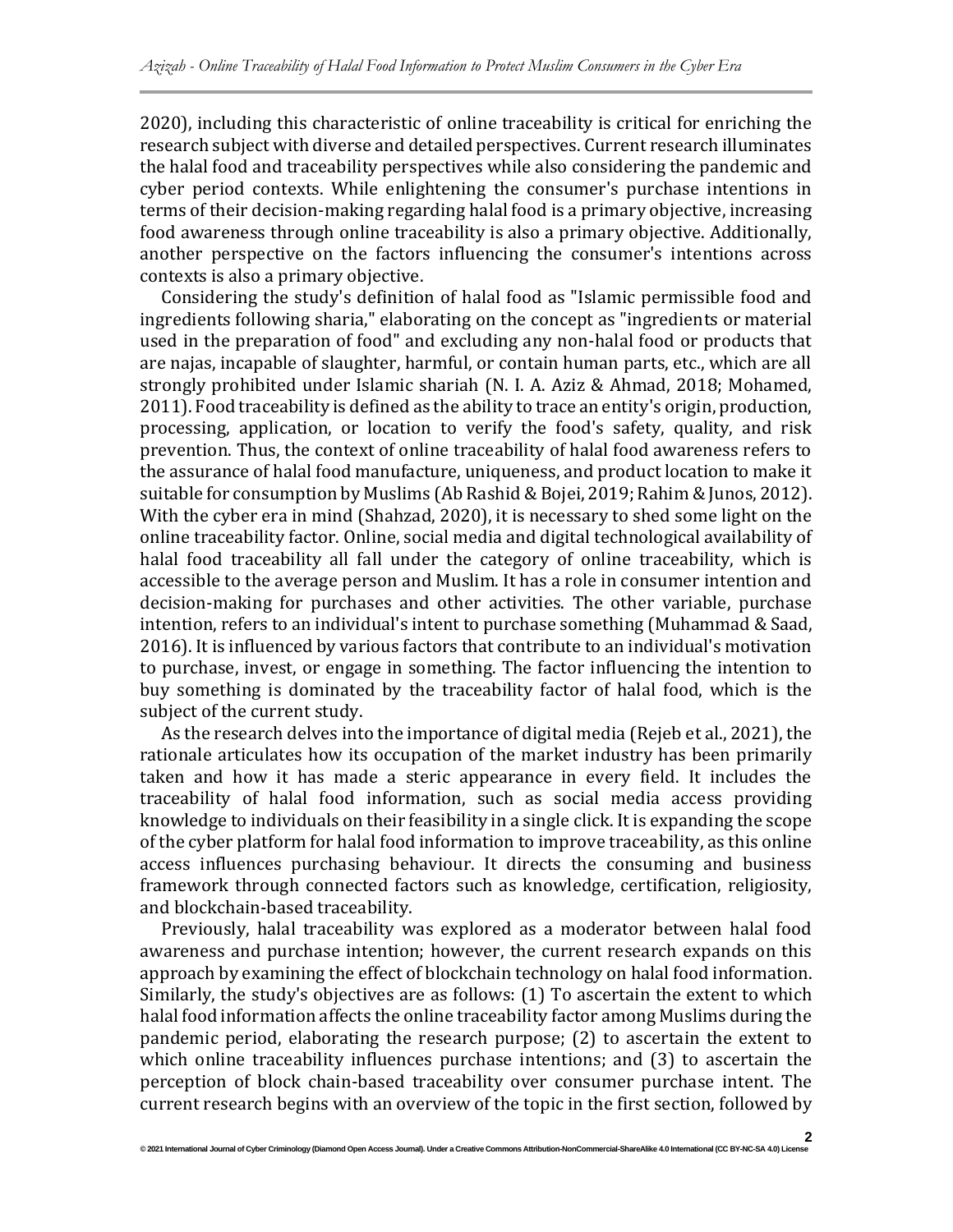

brief descriptions of variables and other factors; additionally, it includes a rationale, significance, and objective explanation in the second section, followed by a literature review of existing data in the third section, followed by method, analysis, and discussion of the results in the fourth section.

## **2. Literature review**

## **2.1. Halal Food Information**

Establishing a solid framework for Halal food in the report regarding a worldwide market is critical, given its enormous and widespread consumption across countries. Demonstrating that, Halal food is a primary concern of religion because it influences lifestyle, standards, and business. Similarly, halal is controlling the parameter of food quality by encompassing several entities such as material, hygiene, safety, quality, and other determinants to make it served to others. Halal food is not just a need but also a distinguishing feature of the market that must be addressed in conjunction with its associated components and considerations.

In prior studies, information about this context was characterised as awareness and thus defined as the information about things necessary to comprehend, experience, and feel events and objects (Amarul et al., 2019). While reflecting on the notion of halal awareness or halal information, the primary consideration should be the entity of halal and its meaning and description concerning the consumer as well as the market actors. Halal information affects consumers' consumption and investment in halal products, whilst business sectors associate it with the manufacture of halal products through the use of halal procedures throughout the manufacturing process of a halal food product or otherwise (Amarul et al., 2019; Yunus et al., 2014). Numerous determinants, such as knowledge, religiosity, and halal certification, have been illuminated to provide a holistic explanation of halal information. These aspects are associated with halal information and affect consumers' attitudes and production.

To put it simply, facts, figures, sentiments, and experiences all fall under the category of halal information, and this is referred to as the learning process, hence expressing awareness or knowledge (Briliana & Mursito, 2017). Consumer awareness affects the consumers' intentions and decisions by adding value to their purchase intentions. To incorporate the component of halal food information, Muslims' knowledge of food consumption is more significant and reflects their concerns about halal food (Said et al., 2014; Shaari & Mohd Arifin, 2009). Consider another facet of halal food information: religiosity. This can be defined as a practical dedication to religious values, for example, the degree to which someone is devoted to or practices spiritual principles or religion. That specific commitments are always evident in a consumer's or entrepreneur's attitude (by attributing such religiousrelated values in life). These characteristics all play a role in influencing purchasing and production behaviours, whether in the realm of food consumption, insurance, or cosmetics marketing (Amin et al., 2014; Majid et al., 2015). Religiously motivated actions are constantly studied in consumer forums, and as a result, items are updated within the domains of religious values and norms, considering what is permissible under shariah, what violates the rule, and what is irrelevant. In the past, such studies have been conducted to determine the influence of religion on consumers and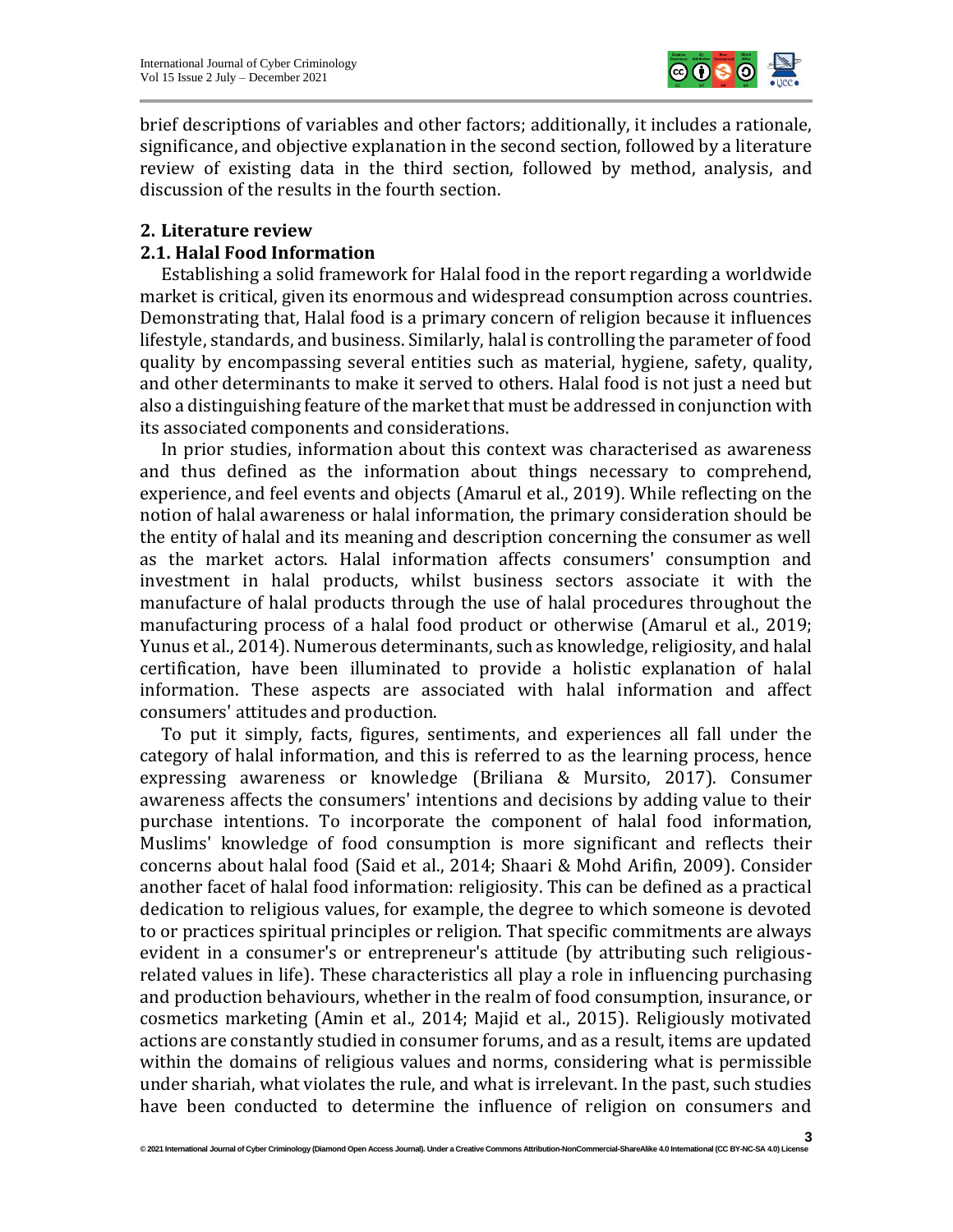marketing techniques connected to decision-making and purchasing intentions. The halal certification of information encompasses all aspects of halal and shariahcompliant products, food, and other services consumed by Muslims. A firm attitude on this would be viewed as a reflection of product quality according to Islamic sharia standards, and so it would be a proper guideline to follow the shariah regulations following Islamic ideals (Muhamad et al., 2017). Additionally, these certifications are the critical concerns of Muslim customers who are overburdened with halal food information and give them a voice in food investment and purchase. Halal certification is the most vital and visible aspect of halal food information.

#### **2.2. Halal Traceability**

Halal traceability refers to tracing the origin, history, manufacturing, and location of a product to ensure its halal status. In contrast, online traceability ensures haleness via online platforms such as social media, YouTube, Facebook, Instagram, and other apps that provide tracing information via available online sources (Verbeke et al., 2013). Indeed, halalness is ensured through adherence to Shariah rules, whether or not they -are followed in manufacturing the items, and is traceable through traceability sources (Sayogo, 2017). The capacity to conduct research and browse through online sources equates to the online traceability of halal food information. Expanding the concept, it is the capability of locating a product's manufacturing process and determining its halal processing methods; as a result, the primary suppliers, producers, logistics, and all other users ensure that all halal procedures are followed throughout the product's manufacturing process (Ab Rashid & Bojei, 2019). Halal traceability is vital because it contributes to the product's safety, quality, and hygiene and benefits both suppliers and customers. Additionally, it ensures the product's halal status and increases its adaptability (Abd Rahman et al., 2017; Aung & Chang, 2014).

It has been noted that Muslim consumers rely considerably on internet resources to obtain information about their decision-making capacity and that disclosure of decisions and purchasing intentions is significantly closer to the online aid provided by browsing and other online activities. This intimidates the concept of trust development and drives the individual's purchase and consumption habits; in other words, it directs and orients the purchasing behaviour by developing the trust entity in the individual (Razzaque & Chaudhry, 2013). The argument has been exacerbated that the trace's capacity to obtain compliance with the product and information about the halal principles utilised in the products via the web and mobile apps referring to online tracing contributes to the product's confidence and dependency. To what extent does this available traceability of internet sources aids in purchasing decisions and the factors that influence them determined through well-constructed hypotheses and empirical examinations (Zhang et al., 2016). This study discovers that trust has a variety of effects on purchase decisions, and as a result, consumers gravitate toward items that already have an association with their mindsets.

Similarly, some people are more reliant on their trust instincts than others; thus, the trust instinct does not always play a role in individuals' decision-making. According to Grabner-Kräuter and Kaluscha (2003), if individuals are concerned about their potential to become disposed of their views and objectives, they are more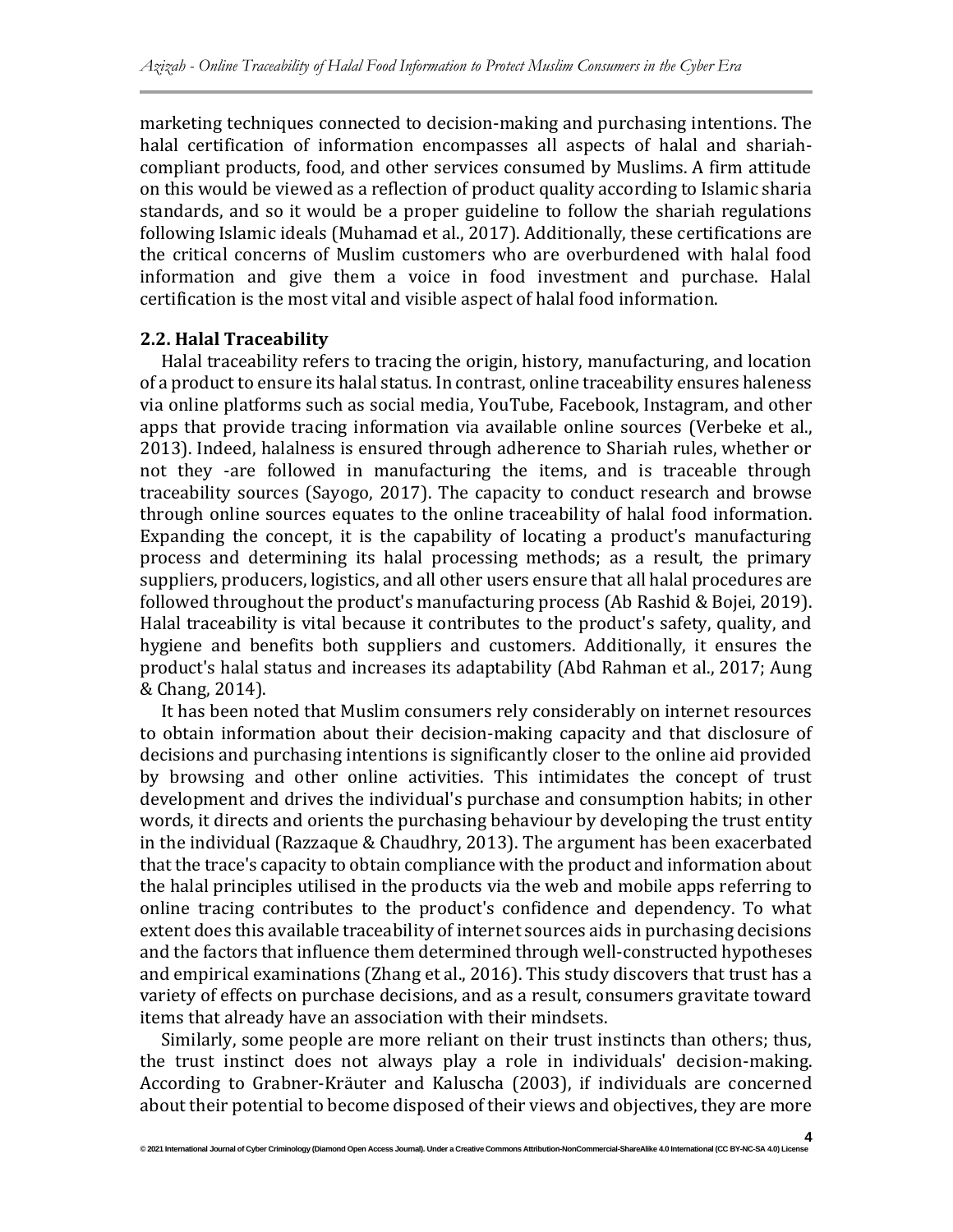

likely to direct their conduct toward those beliefs and intentions. Previously, data has been collected regarding the trustworthiness of purchasing decisions made in the domains of a vendor's online environment. For example, it has been reported that while trust in the Halal logo undoubtedly affects the disposition that is inherently influenced by the circumstantial life and stages daily of consumers, Muslims place a higher premium on Halal principles and other halal procedures in non-Muslim countries or areas where Muslims are not the majority. It is considered that customers in dominant Muslim nations have a firm conviction in halal certification and hence place a lower premium on halal information about food, regardless of whether traceability is available online or in other ways. As a result, customers' conviction in the halal certification of products has a detrimental effect on the usefulness of traceability compliance and verification of halal standards.

The traceability of halal processing, based on available data, indicates that the halal logo and certification of the product conveys legislative compliance with country requirements, such as dietary laws and religious values. While the food safety regulation is not yet precise, the arguments clarified that halal principles or procedures and valuing religious values also add to the safety and healthy elements of food for consumers, making it more reliable and valid worldwide. It is reasonable to think that adhering to halal rules demonstrates respect for religious values and establishes a distinct identity within the references. According to research, halal processing of meat benefits healthier food processing by increasing the healthy components and decreasing the unhealthy components, so halal procedures are unquestionably necessary for producers to adapt to maintain the quality of their business and brand. According to a Malaysian study on the traceability of halal food information, customers' preference for halal products is motivated by their desire to live a healthier and more fulfilling lifestyle, as stated in its more beneficial benefits (Bonne & Verbeke, 2006; Mohamed, 2011). As a result, such research on halal food information will always help most Muslims who consume halal cuisine. The larger the reputation of the halal certification, the greater the influence on customer views of the utility of traceability, and so the extent of usefulness increases with the importance of the halal certification or processing (Albersmeier et al., 2009; Sayogo et al., 2014). Along with these elements, the capacity to trace halal food information also plays a role in influencing consumer opinions.

#### **2.3. Block chain-based technology**

Block chain technology is a term that refers to a shared, distributed, and tamperresistant digital ledger that is based on digital record data in the package and contains blocks that are linked in series for transaction purposes and are shared among a large group of networks. A peer to peer network is always a part of blockchain technology (Galvez et al., 2018). It enables the use of traceability through technologies such as IoT, RFID, and NFC, as it is capable of storing and sharing massive amounts of data (Zhao et al., 2019). This is a data storage source employed in the traceability system to increase its efficiency in information technology (Khan & Salah, 2018). Other fields are heavily invested in research and development of blockchain technology, but consumer and business actor fields receive less attention. In this research, blockchain technology is used to moderate the traceability of halal food information and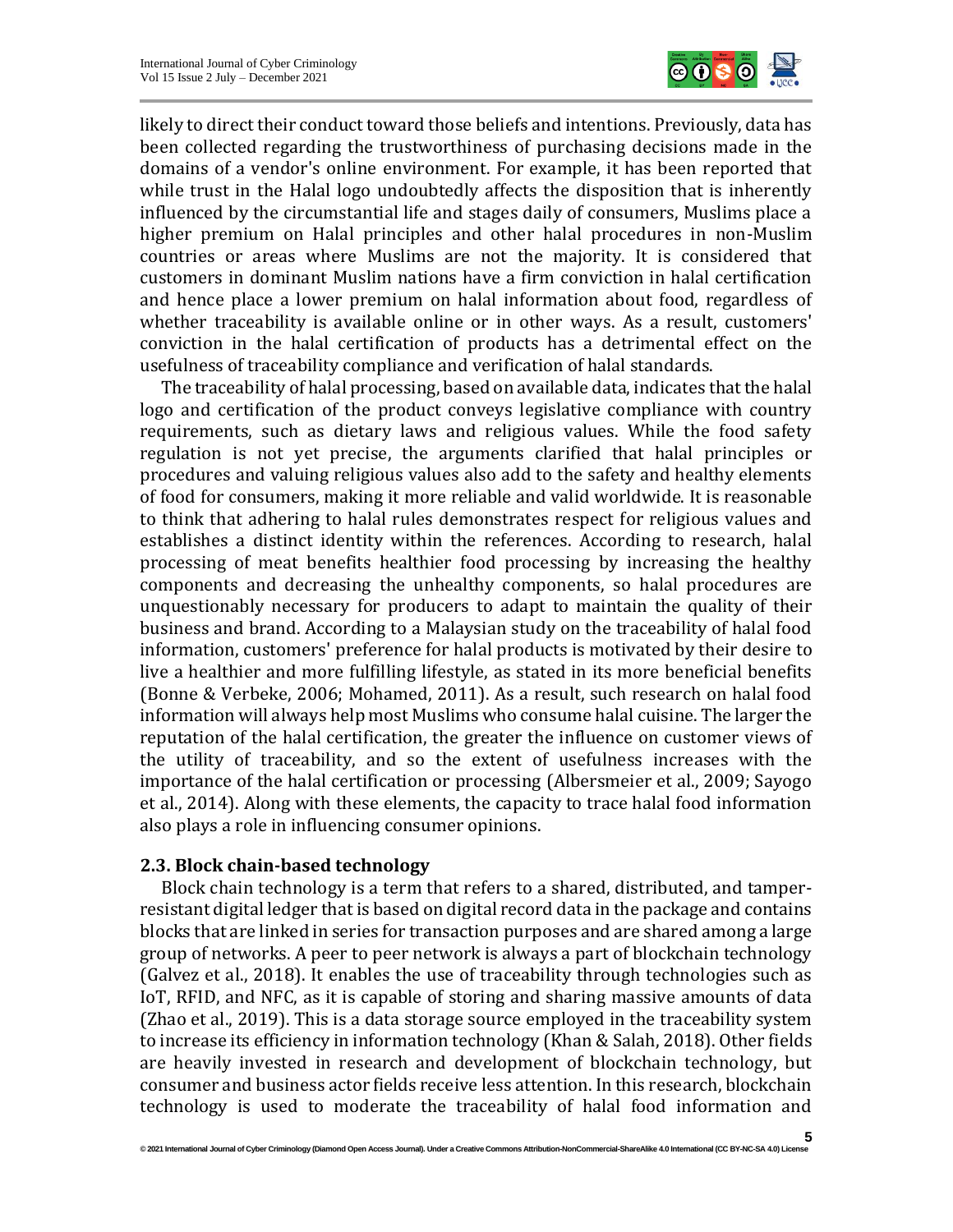determine the extent to which it affects it.

The cryptographic hash secures and transparently improves the halal traceability information and automatically acts as a protective factor in consumption by influencing purchase intentions and directing behaviour through the provision of a large amount of data (Ølnes et al., 2017). Previous research has discovered that it is beneficial in tracing agricultural products and information and that it is also helpful in the business and consumer sectors. However, in the consumption of the entire supply chain, digital transformation of the system, IoT traceability systems aid in the quality of food information, and block chain layer enables the improvement of agrifood traceability (Bechini et al., 2008). Similarly, the application layer exists in blockchain technology. A blockchain-based solution enhances traceability and ensures food safety and quality (Feng et al., 2020). Agriculture traceability system based on IoT has been extensively investigated, proving its increased influence over customers and entrepreneurs' actors. Incorporating blockchain technology into the research is significant in developing a meaningful and practical solution that ensures traceability and increases trust authority. Due to the transparency of blockchain technology has taken the lead in supply chains and transactions. Chain technology's functionality is similarly extensive and sophisticated, despite generating essential data about its origin, history, manufacturing, and other processes (Khan & Salah, 2018). Thus, integrating this variable in the research aims to provide a new viewpoint on online traceability systems while also maintaining the quality of halal food and elaborating on the technology's use and efficiency to establish system influence over the use of halal food information.

#### **2.4. Purchase intention**

The intention is a term that refers to the prediction of behaviour that has been studied extensively in a variety of domains, including economic, political, and social spheres. Generally, it is viewed as a motivating factor that influences an individual's behaviour and strengthens its influence over the emergence of any behaviour through engagement in specific or desired activities. In the context of halal information traceability, particularly online traceability of halal food information to protect Muslim consumers, data indicates that an individual's attitude toward the concept of halal influences their purchasing and consumption behaviour of halal products. As a result, attitude is considered the imperative element associated with the intentional conduct of purchase and consumption. According to past research, a good attitude toward halal products will organise the purpose to purchase more halal items, but a deliberate negative attitude will cause individuals to become reserved toward halal products. This is especially true if we consider that non-Muslims often have a negative attitude toward Islamic religious objects, which results in their guarded behaviour toward halal products or the avoidance of such information in their purchasing intents. It is thought that providing knowledge on halal food goods results in positive behaviour, resulting in the purchased products, as previously stated. Although it is advised that traceability has a significant impact on halal food consumption, online traceability of halal food information is contained in a small domain where gaps exist from the perspectives of consumers and business players. The current research aims to shed light on this perspective by determining the extent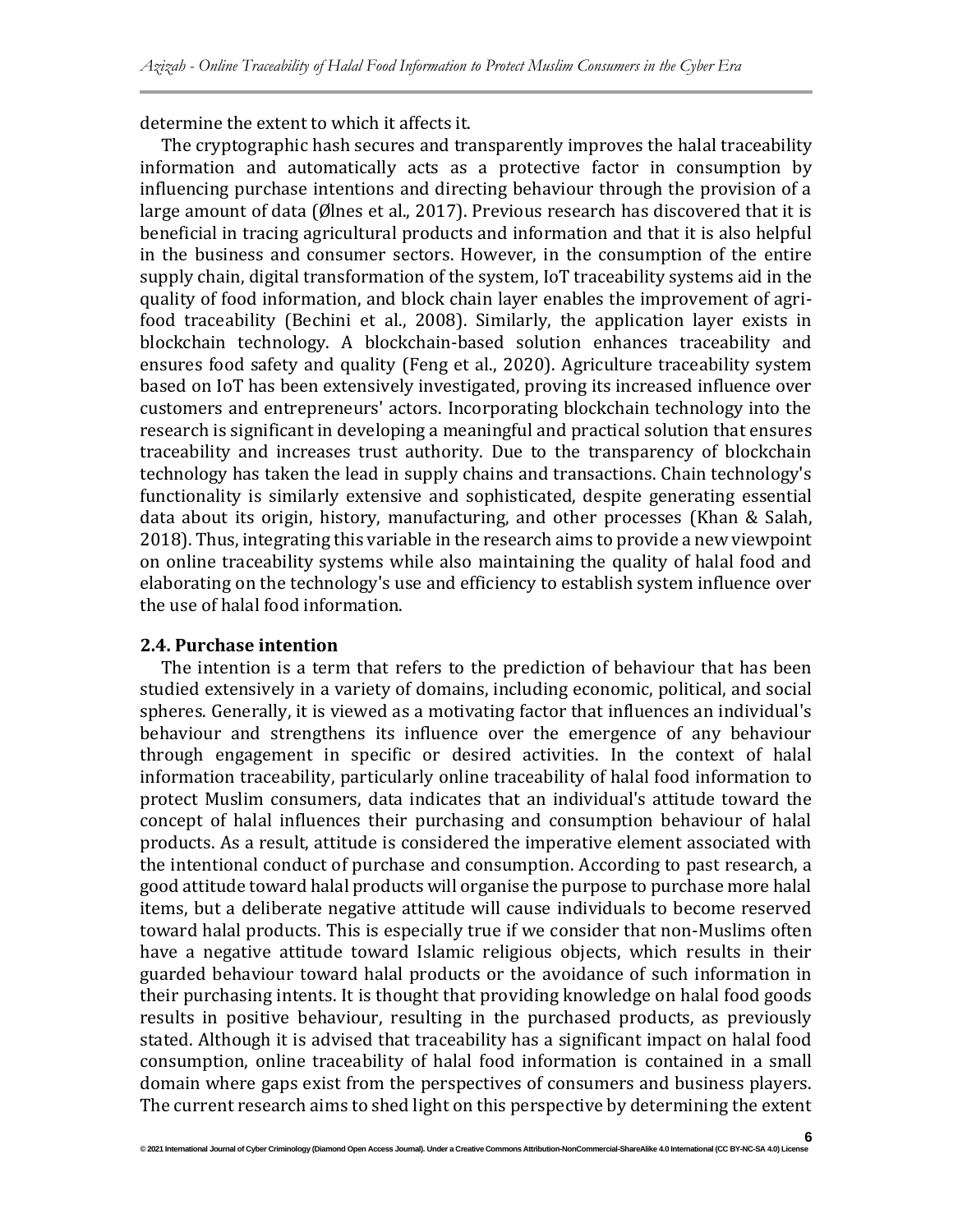

to which these influences buying intentions and contributes to the protection of Muslims in this cyber era, or as some refer to it, the millennial world.

#### **3. Methods**

#### **3.1. Research method**

The researcher based the study on the tenets of quantitative research. This study aims to determine the antecedents of Muslim customers' purchasing intentions and determine whether halal traceability affects consumer purchase intentions. The current study established halal awareness as a mediator between purchase intention and behavioural antecedents, while online halal traceability modifies halal understanding and buy purpose among Muslim consumers throughout the pandemic period. Numerous research examining similar variables have used a quantitative approach (Asfarian et al., 2020; Jannah & Al-Banna, 2021; Sayogo, 2017).

#### **3.2. Sampling and population**

The demographic studied in this study is Muslim customers who made online purchases of food products throughout the pandemic. Halal certification of the manufacturing process and ingredients is a need for Muslims as it is a tenet of their faith; hence, the researcher concentrates on this group when studying the research framework. Participants from Indonesia are included in the target sample. Purposive and chain referral sampling approaches were utilised to recruit study participants. The researcher employs the purposive sampling strategy because it enables the researcher to retain highly relevant individuals to their judgment and the study questions and objectives (Quah, 1992; Rutberg & Bouikidis, 2018).

Additionally, the referral strategy was employed to augment the sample size. Participants were asked to distribute the questionnaire to their family members and associates. The questionnaire was distributed both online and at grocery stores. The researcher generated 370 questionnaires; twenty were eliminated due to missing values during screening. According to the study's objectives and methodology, the most appropriate time horizon is the cross-sectional time horizon, which the researcher employs (Östlund et al., 2011; Park & Park, 2016).

#### **3.3. Data collection and procedures**

The research instrument was a structured questionnaire. The researcher increased the sample size by personal and online administration. The mixed technique expanded the sample frame while minimising the constraints. Muslim consumers' viewpoints were critical in mapping the relationships between the variables, so data collection from a single outlet or store may have limited the generalizability of the findings. As a result, the researcher also made the questionnaire available online and urged persons of Muslim ancestry to participate. Additionally, because the study focuses on the online halal traceability of the products, conducting it online enabled the researcher to contact consumers who may have utilised the internet to conduct research or analyse the halal status of the products. Following data collection, the researcher collected just 350 valid responses, then organised in the Microsoft Excel software for coding.

**7**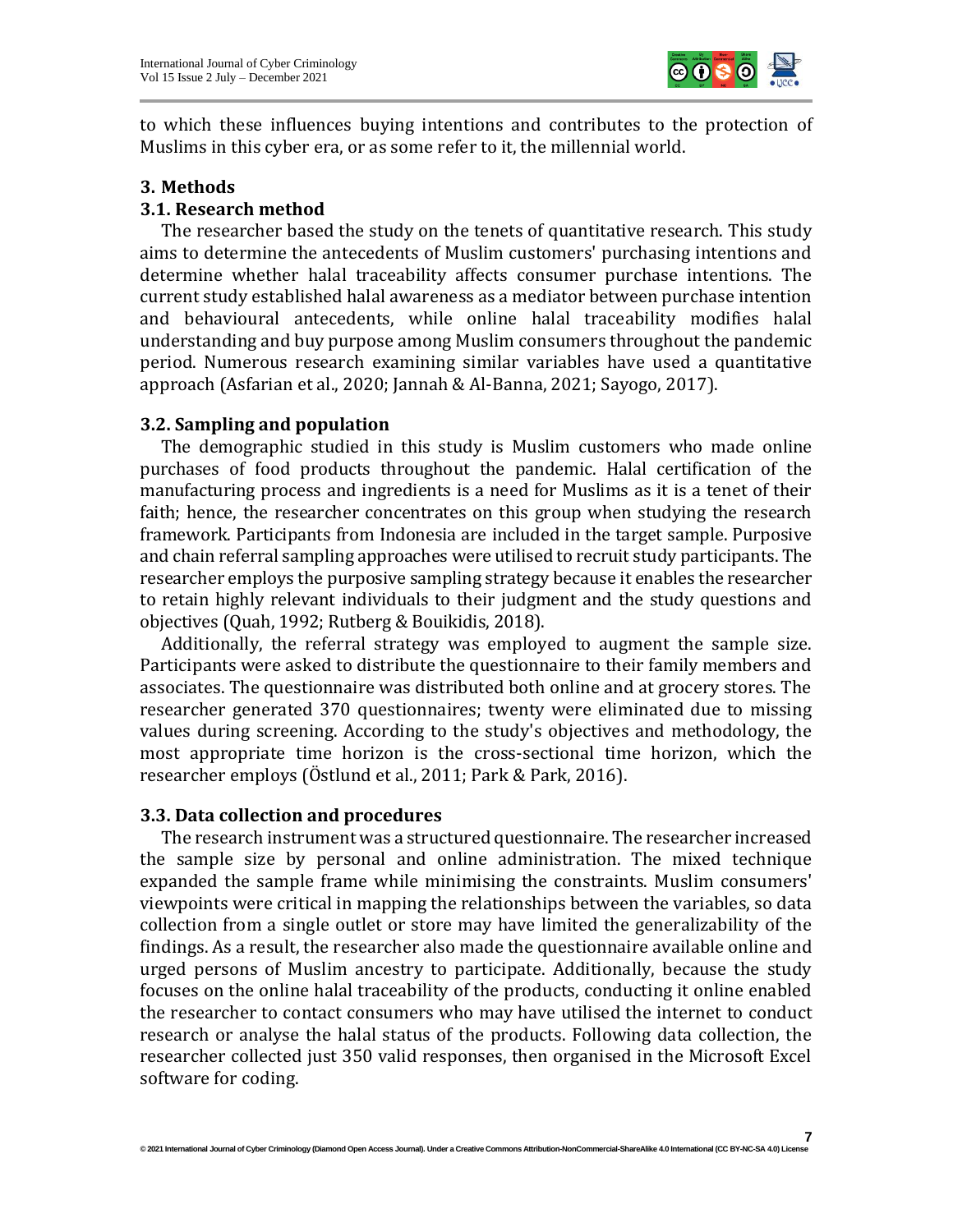## **3.4. Measures**

The study examines the relationships between purchase intention and behavioural antecedents such as religion, product knowledge, perceptions of a traceability system based on blockchain technology, and halal certification. The variables' scales were chosen from the literature because they were validated in past studies. Each construct is quantified using a five-point Likert scale that ranges from "strongly disagree" to "strongly agree." Knowledge was assessed using four items adapted from the Briliana and Mursito (2017)'s study. Additionally, four measures were used to determine religiosity. The scale was adapted from Basri and Kurniawati (2019)'s work. Halal certification was examined using five criteria adopted from Y. A. Aziz and Chok (2013)'s and Basri and Kurniawati (2019)'s investigations. Halal awareness and buying intention were assessed using four items adapted from Basri and Kurniawati (2019)'s study. Halal traceability was determined using three criteria adapted from the Sayogo (2017) study. Consumer perceptions of a traceability system utilising blockchain technology were also assessed using three items modified from Hansstein (2014)'s study.

## **3.5. Data analysis**

The relationships between variables were investigated using a variety of tests required for the use of CFA and SEM. The confirmatory analysis was used to determine the model's fitness, and the SEM was used to investigate the relationship between the variables and to check the proposed hypothesis's status.

## **4. Results**

Table 1 descriptively summarises the variables. The table illustrates the total number of valid responses, the range of values, the averages, and the constructs' normalcy (Diawara et al., 2018). According to the table below, there are 350 valid responses for each factor, showing that responses were equal for each construct, and there were no missing values in the final sample. The range of values for each construct was between 1 and 5, which corresponds to the endpoints of the scale used to record responses. Thus, demonstrating that there were no outliers in the data. The mean scores for all components indicate that respondents agreed with the questionnaire's statements. Finally, the standard deviation and skewness values are negligible. Additionally, skewness scores are inside the -1+1 criterion, indicating that the data were regularly distributed.

| Table 1: Descriptive Statistics |     |                         |      |        |                                                   |                  |                      |  |  |
|---------------------------------|-----|-------------------------|------|--------|---------------------------------------------------|------------------|----------------------|--|--|
|                                 | N   | Minimu Maximu<br>m<br>m |      | Mean   | Std.<br><b>Deviation</b>                          | <b>Skewness</b>  |                      |  |  |
|                                 |     |                         |      |        | Statistic Statistic Statistic Statistic Statistic | <b>Statistic</b> | Std.<br><b>Error</b> |  |  |
| <b>KNW</b>                      | 350 | 1.00                    | 5.00 | 3.1444 | 1.08250                                           | $-116$           | .117                 |  |  |
| <b>REL</b>                      | 350 | 1.00                    | 5.00 | 3.3377 | 1.05029                                           | $-.301$          | .117                 |  |  |
| HC.                             | 350 | 1.00                    | 5.00 | 3.4401 | 1.21646                                           | $-437$           | .117                 |  |  |
| HA                              | 350 | 1.00                    | 5.28 | 3.3863 | 1.19260                                           | $-462$           | 117                  |  |  |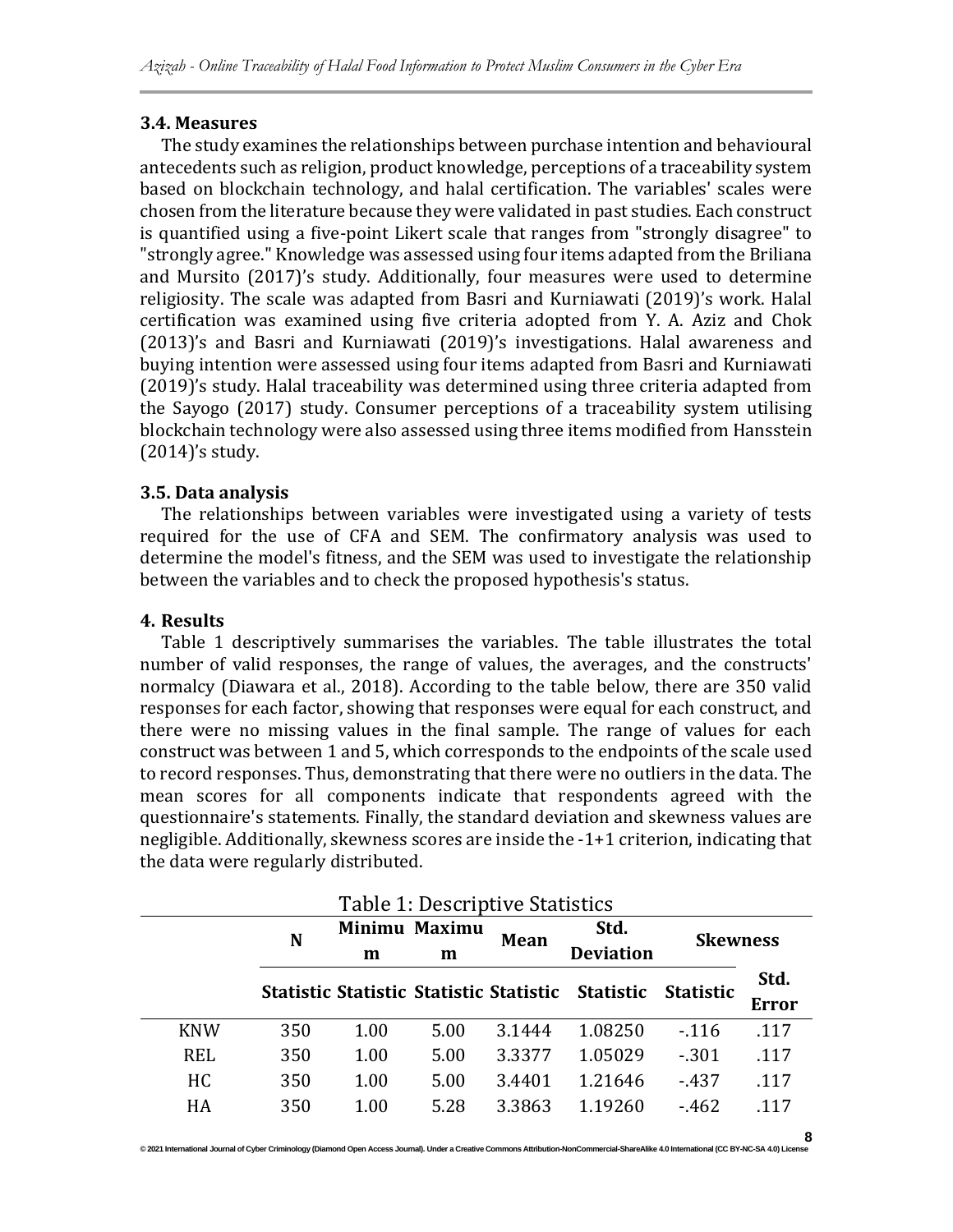

**9**

| HT.                   | 350 | 1.00 | 5.00 | 3.5204 1.20389  | $-.506$ | .117 |
|-----------------------|-----|------|------|-----------------|---------|------|
| <sub>PI</sub>         | 350 | 1.00 | 5.00 | 3.5108 1.18172  | -.351   | .117 |
| <b>PBT</b>            | 350 | 1.00 | 5.00 | 3.5271 1.228510 | $-417$  | -117 |
| Valid N<br>(listwise) | 434 |      |      |                 |         |      |

The values of the adequacy test are listed in Table 2. The KMO and Bartlett tests were performed to determine the sample's suitability. According to the guidelines, the KMO value should be closer to one and Bartlett's sphericity should be significant at the 5% level (Fang et al., 2018). The test findings reveal that the sample's KMO level of adequateness was 0.961. The score is closer to 1, indicating that the requirement was met and that the model and data were significant. Additionally, Bartlett's Test of Sphericity value is 0.000, which is less than 0.05, indicating that the results and the model are substantial, and that the data can be projected for further testing.

| Table 2: KMO and Bartlett's Test                 |                    |           |  |  |  |  |  |
|--------------------------------------------------|--------------------|-----------|--|--|--|--|--|
| Kaiser-Meyer-Olkin Measure of Sampling Adequacy. | .961               |           |  |  |  |  |  |
|                                                  | Approx. Chi-Square | 13271.821 |  |  |  |  |  |
| Bartlett's Test of Sphericity                    | df                 | 278       |  |  |  |  |  |
|                                                  | Sig.               | .000      |  |  |  |  |  |

The next phase is factor analysis, and EFA was performed using the rotational component matrix technique. The exam identifies and demonstrates the relationship between the items in this study associated with the constructs (Fang et al., 2018). According to prior research, a loading of 0.7 or above is considered acceptable for the items. According to Table 3, all constructions' elements have values larger than 0.7. As a result, there is a substantial correlation between the individual items and the constructs. Additionally, the objects do not interact, indicating a significant relationship between the items and the components. The results demonstrate that both the model and the sample data are substantial, and the data is projected for additional investigation.

| Table 3: Rotated Component Matrix |      |      |   |   |   |   |   |  |  |
|-----------------------------------|------|------|---|---|---|---|---|--|--|
| Component                         |      |      |   |   |   |   |   |  |  |
|                                   | 1    | 2    | 3 | 4 | 5 | 6 | 7 |  |  |
| KNW1                              | .827 |      |   |   |   |   |   |  |  |
| KNW <sub>2</sub>                  | .883 |      |   |   |   |   |   |  |  |
| KNW3                              | .836 |      |   |   |   |   |   |  |  |
| KNW4                              | .788 |      |   |   |   |   |   |  |  |
| <b>REL1</b>                       |      | .813 |   |   |   |   |   |  |  |
| REL <sub>2</sub>                  |      | .788 |   |   |   |   |   |  |  |
| REL <sub>3</sub>                  |      | .767 |   |   |   |   |   |  |  |
| REL <sub>4</sub>                  |      | .841 |   |   |   |   |   |  |  |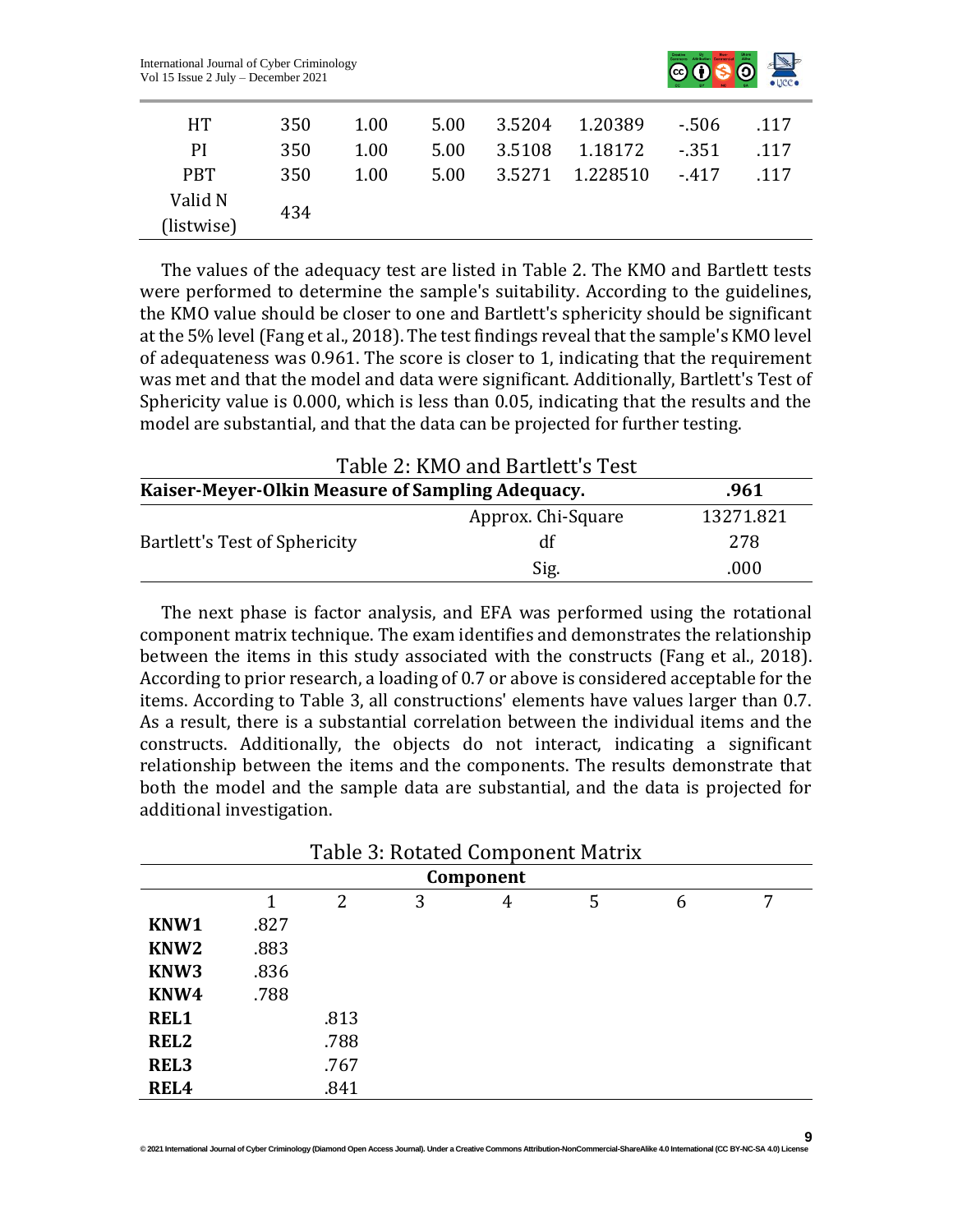| HC1              | .877 |      |      |      |
|------------------|------|------|------|------|
| HC2              | .844 |      |      |      |
| HC <sub>3</sub>  | .887 |      |      |      |
| HC4              | .843 |      |      |      |
| HA1<br>٠         | .867 |      |      |      |
| HA <sub>2</sub>  | .887 |      |      |      |
| HA <sub>3</sub>  | .900 |      |      |      |
| HA4              | 896  |      |      |      |
| HT1              |      | .866 |      |      |
| HT <sub>2</sub>  |      | .870 |      |      |
| HT <sub>3</sub>  |      | .895 |      |      |
| PBT1             |      |      | .890 |      |
| PBT <sub>2</sub> |      |      | .879 |      |
| PBT3             |      |      | .814 |      |
| <b>PI1</b>       |      |      |      | .860 |
| PI <sub>2</sub>  |      |      |      | .876 |
| PI <sub>3</sub>  |      |      |      | .867 |
| PI <sub>4</sub>  |      |      |      | .852 |

The construct validity analysis determines if the study instrument or individual constructs can measure the phenomenon for which they were designed. Convergent and discriminant validity are used to establish the construct validity. These findings are summarised in Table 4 below. Prior research based on model validity and standard mean error shows that the composite reliability and average variance extracted values should be greater than 0.7 and 0.5, respectively. At the same time, the MSV value is expected to be less than the AVE value (Zhu & Lu, 2017). The results indicate that the CR values for all constructions exceed 0.7, and similarly, the AVE values for each variable exceed 0.5.

Additionally, the MSV values are less than the AVE values, indicating that the data has convergent validity. The researcher examined the intra- and inter-correlations between the constructs to determine the presence of discriminant validity. The results in Table 4 suggest that the most significant intra-construct correlations exist, indicating the presence of discriminant validity. Construct validity is established because both convergent and discriminant validity conditions are met.

| Table 4: Construct validity |           |             |                |                     |                  |      |    |           |            |    |
|-----------------------------|-----------|-------------|----------------|---------------------|------------------|------|----|-----------|------------|----|
|                             | <b>CR</b> | <b>AVE</b>  | <b>MSV</b>     | <b>KNW</b>          | <b>REL</b>       | HC   | HA | <b>HT</b> | <b>PBT</b> | PI |
| <b>KN</b>                   | 0.71      | 0.50        | $0.25$ 0.63    |                     |                  |      |    |           |            |    |
| W                           | 7         | 8           |                |                     |                  |      |    |           |            |    |
| <b>REL</b>                  |           |             |                | 0.95 0.76 0.28 0.45 | 0.87             |      |    |           |            |    |
|                             |           | 4           | $\overline{2}$ | $\mathcal{P}$       | $\boldsymbol{4}$ |      |    |           |            |    |
| HC                          | 0.94      | $0.75$ 0.28 |                | 0.50                | 0.53             | 0.87 |    |           |            |    |
|                             |           |             |                | q                   |                  |      |    |           |            |    |

*Azizah - Online Traceability of Halal Food Information to Protect Muslim Consumers in the Cyber Era*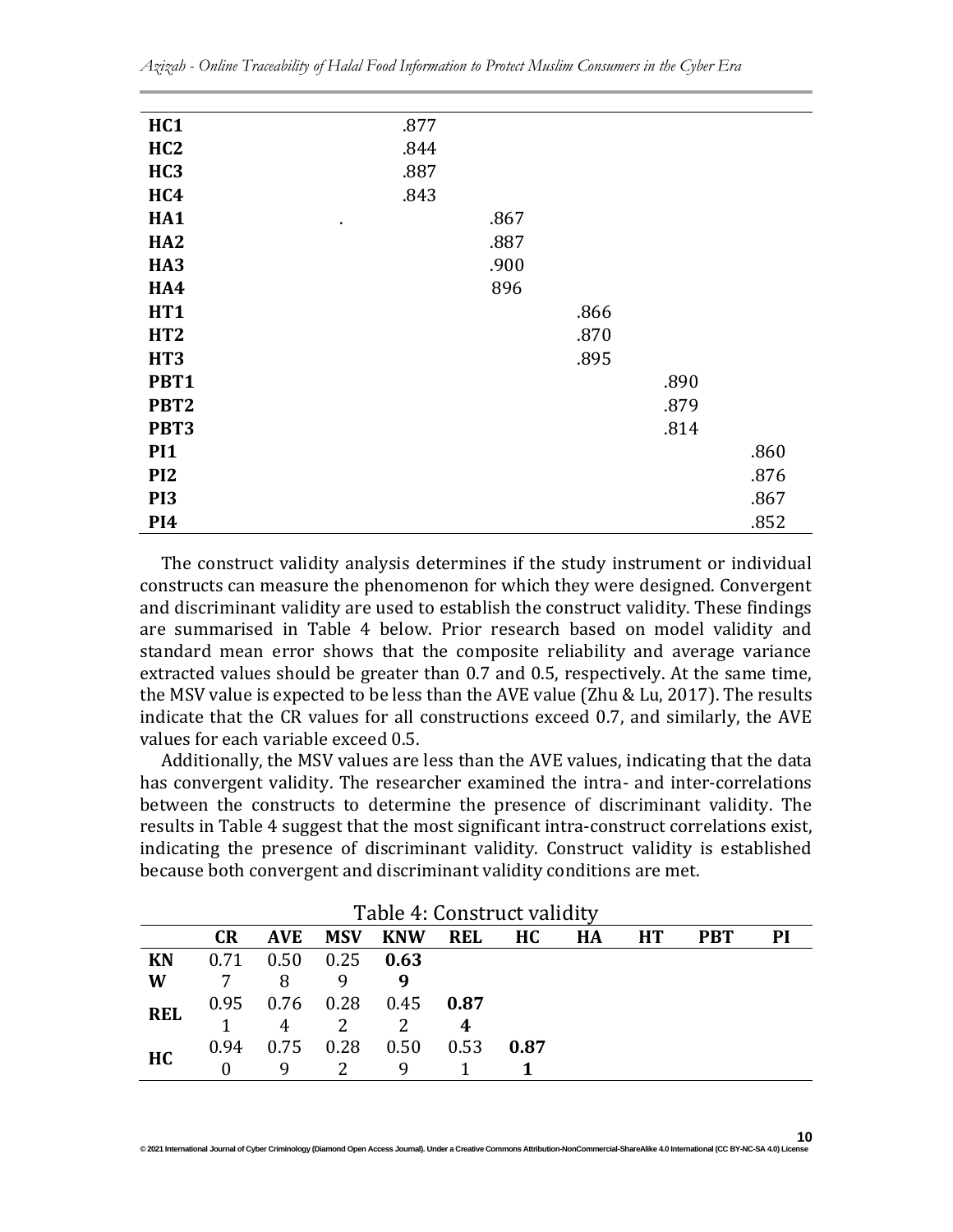

| HA         |  |              | 0.96  0.86  0.23  0.42  0.42  0.48  0.93       |  |                                                                                                                                               |      |
|------------|--|--------------|------------------------------------------------|--|-----------------------------------------------------------------------------------------------------------------------------------------------|------|
|            |  | $5 \qquad 8$ | 4 1 8                                          |  |                                                                                                                                               |      |
| <b>HT</b>  |  |              | 0.92  0.83  0.21  0.45  0.46  0.41  0.43  0.91 |  |                                                                                                                                               |      |
|            |  |              | 5 9 7 8 2                                      |  |                                                                                                                                               |      |
| <b>PBT</b> |  |              |                                                |  |                                                                                                                                               |      |
|            |  |              |                                                |  | $\begin{array}{cccccccc} 0.95 & 0.79 & 0.33 & 0.45 & 0.42 & 0.47 & 0.52 & 0.72 & \textbf{0.915} \\ 2 & 5 & 8 & 1 & 1 & 8 & 1 & 1 \end{array}$ |      |
|            |  |              |                                                |  | 0.94  0.73  0.41  0.45  0.47  0.45  0.68  0.65  0.620                                                                                         | 0.95 |
| PI         |  | - 9          | $6\qquad 2$                                    |  |                                                                                                                                               | 5    |

The numbers in Table 5 represent the model fitness findings. The table contains the observed data, while the threshold values determine the model's validity. The results indicate that CMIN is less than three, within the threshold level. The GFI is 0.907, the IFI is 0.979, and the CFI is 0.979, which are more than 0.90 and 0.8. Additionally, the RMSEA is less than 0.08, with a value of 0.056. The model's fitness is established because all values fall inside the threshold ranges.

| Table 5: Model fitness |                        |                       |  |  |  |  |  |
|------------------------|------------------------|-----------------------|--|--|--|--|--|
| <b>Indicators</b>      | <b>Threshold range</b> | <b>Current values</b> |  |  |  |  |  |
| <b>CMIN/DF</b>         | Less or equal 3        | 2.189                 |  |  |  |  |  |
| <b>GFI</b>             | Equal or greater .80   | .907                  |  |  |  |  |  |
| <b>CFI</b>             | Equal or greater .90   | .979                  |  |  |  |  |  |
| IFI                    | Equal or greater .90   | .979                  |  |  |  |  |  |
| <b>RMSEA</b>           | Less or equal .08      | .056                  |  |  |  |  |  |

The findings of the structural equation modelling performed on the data to evaluate the variable associations provided in Chapter 2 are summarized in Table 6. The findings demonstrate that knowledge directly and significantly affects the intention to acquire food products. A unit increase in product knowledge results in a 21.6 unit increase in purchase intention. The hypothesis is accepted since the association is significant and positive. The second direct association between religion and choice to purchase is examined. The findings indicate that religiosity has a beneficial effect on buying intention. A unit increase in Muslim customers' religiosity results a 0.3 unit rise in their buying intention for halal food products. The hypothesis is accepted since the association is significant and positive. Halal certification has a direct, positive, and considerable effect on purchase intent, as does customer perception of blockchain-based traceability. A unit increase in halal certification results a 0.34 unit rise in purchase intention, whereas an increase in traceability via blockchain results in a 0.31-unit increase. As a result, hypotheses 3 and 4 are also accepted.

The bottom section of Table 6 contains the results for the indirect relationships formed by the factors' mediation and moderation. Halal awareness is a mediator between all four independent variables and purchase intention, resulting in significant and positive outcomes. This demonstrates that the mediation was adequate, and that halal awareness effectively mediates the interactions. As a result, each of the four mediation hypotheses is accepted. The last relationship postulated in the study is a moderating effect of halal traceability on halal awareness and product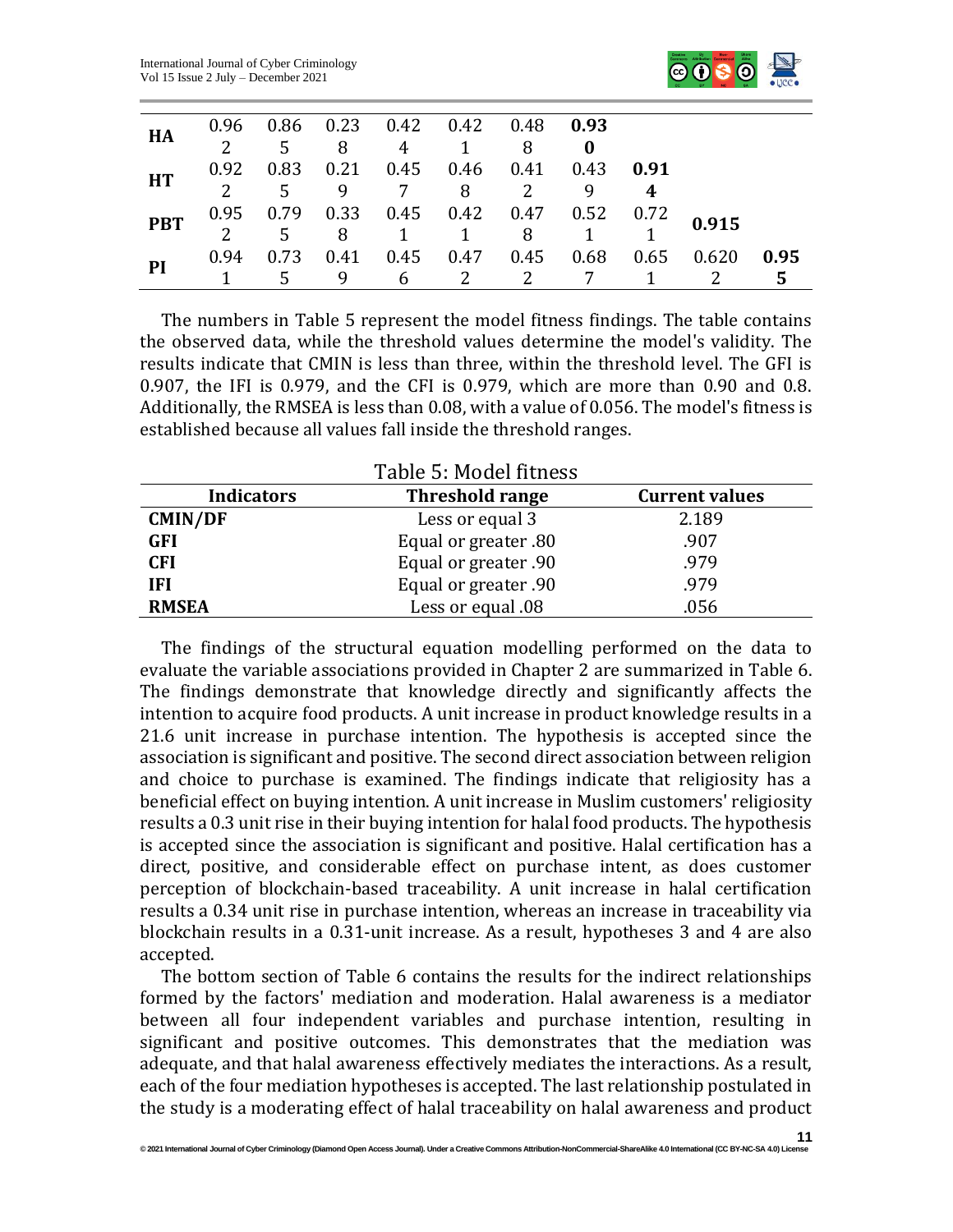purchasing intention. The presence of halal traceability modifies the association between halal awareness and buy purpose favorably, i.e., the presence of halal traceability strengthens the relationship between awareness and purchase intention.

| Table of Regression results |               |          |                 |      |        |          |                 |  |
|-----------------------------|---------------|----------|-----------------|------|--------|----------|-----------------|--|
| <b>Regression</b>           |               |          | <b>Estimate</b> | S.E. | C.R.   | P        | <b>Decision</b> |  |
| <b>KNW</b>                  | $\rightarrow$ | PI       | .216            | .055 | 5.557  | .000     | Accepted        |  |
| <b>REL</b>                  | $\rightarrow$ | PI       | .301            | .046 | 5.132  | .000     | Accepted        |  |
| <b>HC</b>                   | $\rightarrow$ | PI       | .348            | .029 | 11.157 | .000     | Accepted        |  |
| <b>PBT</b>                  | $\rightarrow$ | PI       | .318            | .039 | 10.157 | .000     | Accepted        |  |
| <b>Mediation</b>            |               | Estimate | S.E.            | C.R. | P      | Decision |                 |  |
| <b>KNW*HA</b>               | $\rightarrow$ | PI       | .268            | .041 | 5.440  | .000     | Accepted        |  |
| <b>REL*HA</b>               | $\rightarrow$ | PI       | .155            | .043 | 4.189  | .000     | Accepted        |  |
| $HC*HA$                     | $\rightarrow$ | PI       | .174            | .044 | 4.120  | .000     | Accepted        |  |
| PBT*HA                      | $\rightarrow$ | PI       | .195            | .054 | 5.120  | .000     | Accepted        |  |
| <b>Moderation</b>           |               |          |                 |      |        |          |                 |  |
| HT*HA                       | $\rightarrow$ | PI       | .265            | .045 | 4.440  | .000     | Accepted        |  |

## Table 6: Regression results

#### **5. Discussion and Conclusion**

The study's objective was to determine the relationship between customer knowledge, religion, halal certification, and traceability using blockchain technology. Due to the pandemic, people turned their focus to online purchasing, and most listings omit information on the products' ingredients and certifications. As a result, Muslim consumers face difficulties while shopping for household and food items, as they must verify their halal status before purchasing. As a result, the study developed a model to assess the association between these parameters during the epidemic. The study's findings reveal that customers' halal awareness positively moderated their behavioural intention. These findings corroborate those of Basri and Kurniawati (2019), Bashir (2019), and Putri (2018). However, a study conducted by Jaiyeoba et al. (2019) demonstrated that halal awareness has a detrimental effect on customers' purchase decisions in Nigeria. This indicates that their level of halal awareness influences consumers' purchase intentions. The more informed people are, the more inclined to consider purchasing halal food. This demonstrates a dearth of halal consciousness among Muslims and allows marketers and policymakers to establish campaigns promoting halal orientation and awareness among target consumers. Additionally, the study discovers a favorable and significant relationship between blockchain technology, religion, knowledge, and halal certification in affecting consumers' halal awareness and purchase decisions. The study demonstrated that customers' halal awareness is determined by their level of expertise and the presence of halal certification, which also influences their purchase decisions. These findings are corroborated by Putri (2018), who discovered that religiosity and knowledge significantly affect customers' halal awareness. Knowledge and religiosity have a significant impact on how humans behave in decision-making and purchasing areas. Thus, religiosity, knowledge, and understanding compel religious believers to adhere to their religious beliefs and utilize them to guide other aspects such as purchasing decisions.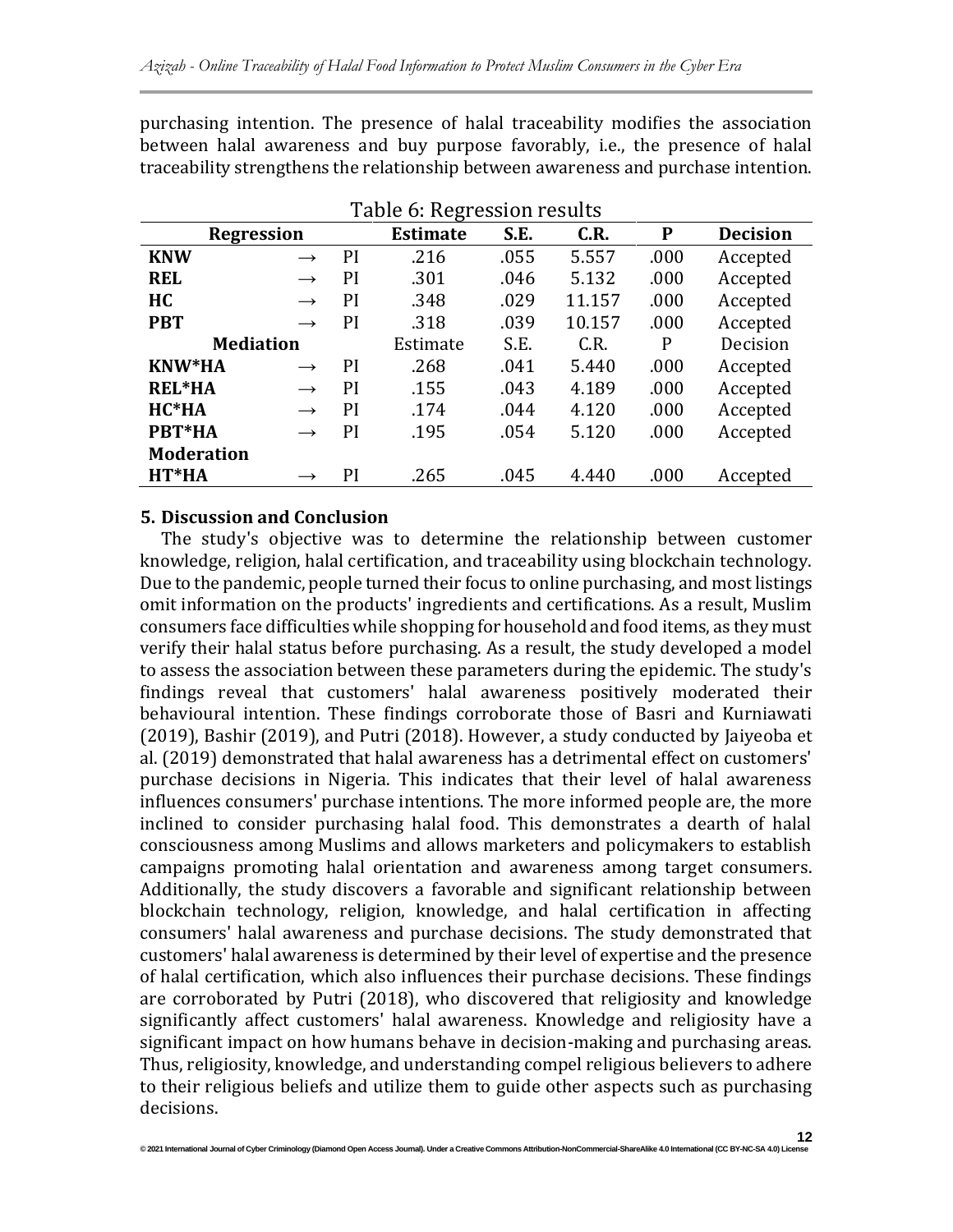

## **6. Conclusions, Recommendations, and Implications**

While research on halal traceability and other aspects of halal purchase intention has increased in recent years, additional study is required to validate all antecedents and determinants affecting consumer behavior. The study's findings indicated that halal traceability of food goods is crucial for influencing consumers' purchasing decisions. The study, however, focuses exclusively on the consumer perspective and ignores the role of business actors in this process. Additionally, the study examines the element of perceived traceability via blockchain and puts it as a positive influencer of buying decisions, but additional research is necessary to understand the indicator's characteristics fully. There is an unquestionable market opportunity and potential for applying cutting-edge technologies such as blockchain to process information about products and consumers, so this area warrants additional study. Additionally, future research should focus on the business actors engaged in the manufacturing process and their associations with halal traceability and halal awareness, as Jannah and Al-Banna (2021) attempted. Considering the elements that influence consumer purchasing intentions, researchers can examine the actions taken by producers to increase customers' halal awareness and knowledge.

Additionally, the current study has several limitations. The study used a limited sample size, and future researchers are encouraged to enlarge it to improve the robustness and generalizability of the findings. Second, as previously stated, while this study concentrated on the customer perspective, future researchers can examine the production side. Additionally, while the study's findings confirmed consumers' halal traceability, additional research is necessary to elucidate the findings. The study aimed to include respondents from diverse geographical places by publishing the questionnaire online; nevertheless, the results do not reflect the respondents' geographic locations. Because producers' and policy actors' practices and procedures vary, future researchers should either focus on a single place or include location as a control variable in their study. However, cross-sectional data should be collected for future research projects, and a mixed-methods approach might be employed to evaluate consumer and producer viewpoints.

The study has ramifications for marketers, policymakers, and theoretical frameworks. The study demonstrates the significance of halal stipulations knowledge, religion, halal awareness, and certification on customer intention and contributes to the consumer intention literature. The study's findings and model can be used by future academics to enhance the components further and explore the domain of halal purchase intention. Additionally, the study emphasizes the significance of halal certification. Developers and policymakers should consider including halal certification on the packaging of their products. Marketers and executives of companies specializing in halal product development might use the study's findings to design campaigns to increase public understanding of the halal process. Additionally, policymakers should emphasize the importance of halal supply chain management since the results reveal that customers are interested in the components and manufacture of products. Blockchain technology, for example, can be utilized to advance halal supply chain management.

## **7. References**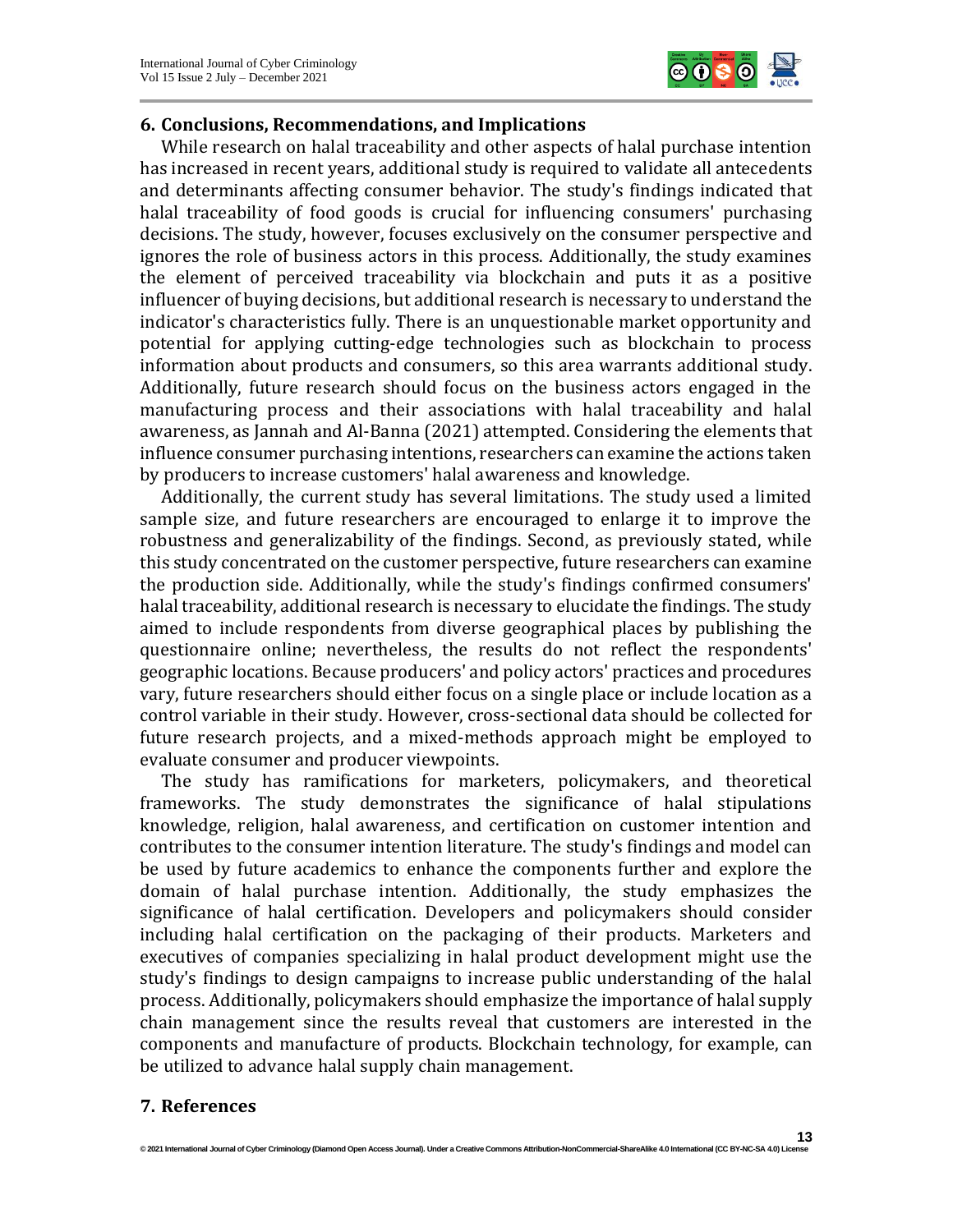- Ab Rashid, N., & Bojei, J. (2019). The relationship between halal traceability system adoption and environmental factors on halal food supply chain integrity in Malaysia. *Journal of Islamic Marketing, 11*(1), 117-142. <https://doi.org/10.1108/JIMA-01-2018-0016>
- Abd Rahman, A., Singhry, H. B., Hanafiah, M. H., & Abdul, M. (2017). Influence of perceived benefits and traceability system on the readiness for Halal Assurance System implementation among food manufacturers. *Food Control, 73*, 1318-1326. <https://doi.org/10.1016/j.foodcont.2016.10.058>
- Albersmeier, F., Schulze, H., Jahn, G., & Spiller, A. (2009). The reliability of third-party certification in the food chain: From checklists to risk-oriented auditing. *Food Control, 20*(10), 927-935.<https://doi.org/10.1016/j.foodcont.2009.01.010>
- Amarul, A., Sukirno, S., & Kurnia, D. (2019). Understanding the awareness of the importance of halal labels to business actors based on range of long business variations. *Business and Management Research, 8*(1), 17-21. <https://ideas.repec.org/a/jfr/bmr111/v8y2019i1p17-21.html>
- Amin, H., Abdul-Rahman, A.-R., & Razak, D. A. (2014). Theory of Islamic consumer behaviour: An empirical study of consumer behaviour of Islamic mortgage in Malaysia. *Journal of Islamic Marketing, 5*(2), 273-301[. https://doi.org/10.1108/JIMA-](https://doi.org/10.1108/JIMA-06-2013-0042)[06-2013-0042](https://doi.org/10.1108/JIMA-06-2013-0042)
- Asfarian, A., Hilmi, K. I., & Hermadi, I. (2020). Preliminary User Studies on Consumer Perception Towards Blockchain-Based Livestock Traceability Platform in Indonesia: An Implication to Design. *2020 International Conference on Computer Science and Its Application in Agriculture (ICOSICA)* (pp. 1-6). IEEE*.* <https://doi.org/10.1109/ICOSICA49951.2020.9243217>
- Aung, M. M., & Chang, Y. S. (2014). Traceability in a food supply chain: Safety and quality perspectives. *Food control, 39*, 172-184. <https://doi.org/10.1016/j.foodcont.2013.11.007>
- Aziz, N. I. A., & Ahmad, F. A. (2018). The Halal Lifestyle of Muslim Working Women. *International Journal of Academic Research in Business and Social Sciences, 8*(5), 1138-1147[. http://dx.doi.org/10.6007/IJARBSS/v8-i5/4489](http://dx.doi.org/10.6007/IJARBSS/v8-i5/4489)
- Aziz, Y. A., & Chok, N. V. (2013). The role of Halal awareness, Halal certification, and marketing components in determining Halal purchase intention among non-Muslims in Malaysia: A structural equation modeling approach. *Journal of International Food & Agribusiness Marketing, 25*(1), 1-23. <https://doi.org/10.1080/08974438.2013.723997>
- Bashir, A. M. (2019). Effect of halal awareness, halal logo and attitude on foreign consumers' purchase intention. *British Food Journal, 121*(9), 1998-2015. <https://doi.org/10.1108/BFJ-01-2019-0011>
- Basri, Y. Z., & Kurniawati, F. (2019). Effect of Religiosity and Halal Awareness on Purchase Intention Moderated by Halal Certification. *KnE Social Sciences*, 592– 607. <https://doi.org/10.18502/kss.v3i26.5403>
- Bechini, A., Cimino, M. G., Marcelloni, F., & Tomasi, A. (2008). Patterns and technologies for enabling supply chain traceability through collaborative ebusiness. *Information and software technology, 50*(4), 342-359. <https://doi.org/10.1016/j.infsof.2007.02.017>

Bonne, K., & Verbeke, W. (2006). Muslim consumer's motivations towards meat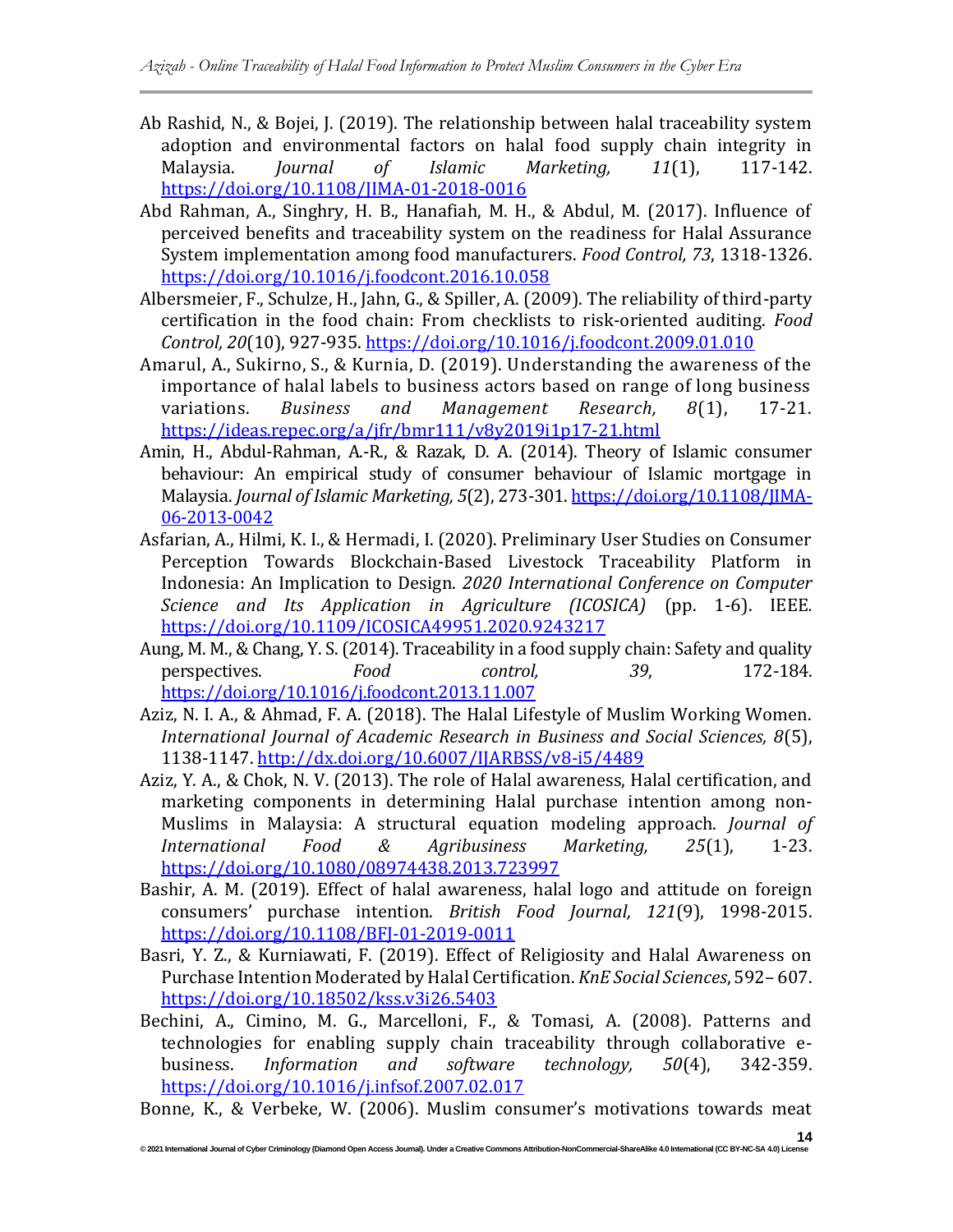

consumption in Belgium: qualitative exploratory insights from means-end chain analysis. *Anthropology of food*(5).<https://doi.org/10.4000/aof.90>

- Briliana, V., & Mursito, N. (2017). Exploring antecedents and consequences of Indonesian Muslim youths' attitude towards halal cosmetic products: A case study in Jakarta. *Asia*  Pacific Management Review, 22(4), 176-184. <https://doi.org/10.1016/j.apmrv.2017.07.012>
- Diawara, B., Dicko, M., Coulibaly, Y., N'diaye, M. K., Jamin, J.-Y., & Poussin, J.-C. (2018). Perception by farmers of the determinants of irrigated rice yield in Mali. *Agronomy for Sustainable Development, 38*(6), 1-11. [https://doi.org/10.1007/s13593-018-](https://doi.org/10.1007/s13593-018-0542-2) [0542-2](https://doi.org/10.1007/s13593-018-0542-2)
- Fang, W.-T., Ng, E., & Zhan, Y.-S. (2018). Determinants of pro-environmental behavior among young and older farmers in Taiwan. *Sustainability, 10*(7), 2186. <https://doi.org/10.3390/su10072186>
- Feng, H., Wang, X., Duan, Y., Zhang, J., & Zhang, X. (2020). Applying blockchain technology to improve agri-food traceability: A review of development methods, benefits and challenges. *Journal of cleaner production, 260*, 121031. <https://doi.org/10.1016/j.jclepro.2020.121031>
- Galvez, J. F., Mejuto, J. C., & Simal-Gandara, J. (2018). Future challenges on the use of blockchain for food traceability analysis. *TrAC Trends in Analytical Chemistry, 107*, 222-232.<https://doi.org/10.1016/j.trac.2018.08.011>
- Grabner-Kräuter, S., & Kaluscha, E. A. (2003). Empirical research in on-line trust: a review and critical assessment. *International journal of human-computer studies, 58*(6), 783-812. [https://doi.org/10.1016/S1071-5819\(03\)00043-0](https://doi.org/10.1016/S1071-5819(03)00043-0)
- Hansstein, F. V. (2014). Consumer knowledge and attitudes towards food traceability: A comparison between the European Union, China and North America. *2014 International Conference on Food Security and Nutrition IPCBEE* (pp. 114-118). IACSIT Press*.* <http://dx.doi.org/10.22004/ag.econ.165744>
- Jaiyeoba, H. B., Abdullah, M. A., & Dzuljastri, A. R. (2019). Halal certification mark, brand quality, and awareness: Do they influence buying decisions of Nigerian consumers? *Journal of Islamic Marketing, 11*(6), 1657-1670. [https://doi.org/10.1108/JIMA-07-](https://doi.org/10.1108/JIMA-07-2019-0155) [2019-0155](https://doi.org/10.1108/JIMA-07-2019-0155)
- Jannah, S. M., & Al-Banna, H. (2021). HALAL AWARENESS AND HALAL TRACEABILITY: MUSLIM CONSUMERS'AND ENTREPRENEURS'PERSPECTIVES. *Journal of Islamic Monetary Economics and Finance, 7*(2), 285-316[. https://doi.org/10.21098/jimf.v7i2.1328](https://doi.org/10.21098/jimf.v7i2.1328)
- Khan, M. A., & Salah, K. (2018). IoT security: Review, blockchain solutions, and open challenges. *Future generation computer systems, 82*, 395-411. <https://doi.org/10.1016/j.future.2017.11.022>
- Majid, M. B., Sabir, I., & Ashraf, T. (2015). Consumer purchase intention towards Halal cosmetics & personal care products in Pakistan. *Global Journal of Research in Business & Management, 1*(1), 47-55. [https://www.researchgate.net/profile/Muhammad-Majid-](https://www.researchgate.net/profile/Muhammad-Majid-10/publication/338801113)[10/publication/338801113](https://www.researchgate.net/profile/Muhammad-Majid-10/publication/338801113)
- Mohamed, A. (2011). Food traceability and halal traceability tracing system. *AR Nazahah, & J. Sutina (2012). The halal product acceptance model for the religious society. Business & Management Quarterly Review, 3*, 17-25.
- Muhamad, N., Leong, V. S., & Isa, N. M. (2017). Does the country of origin of a halal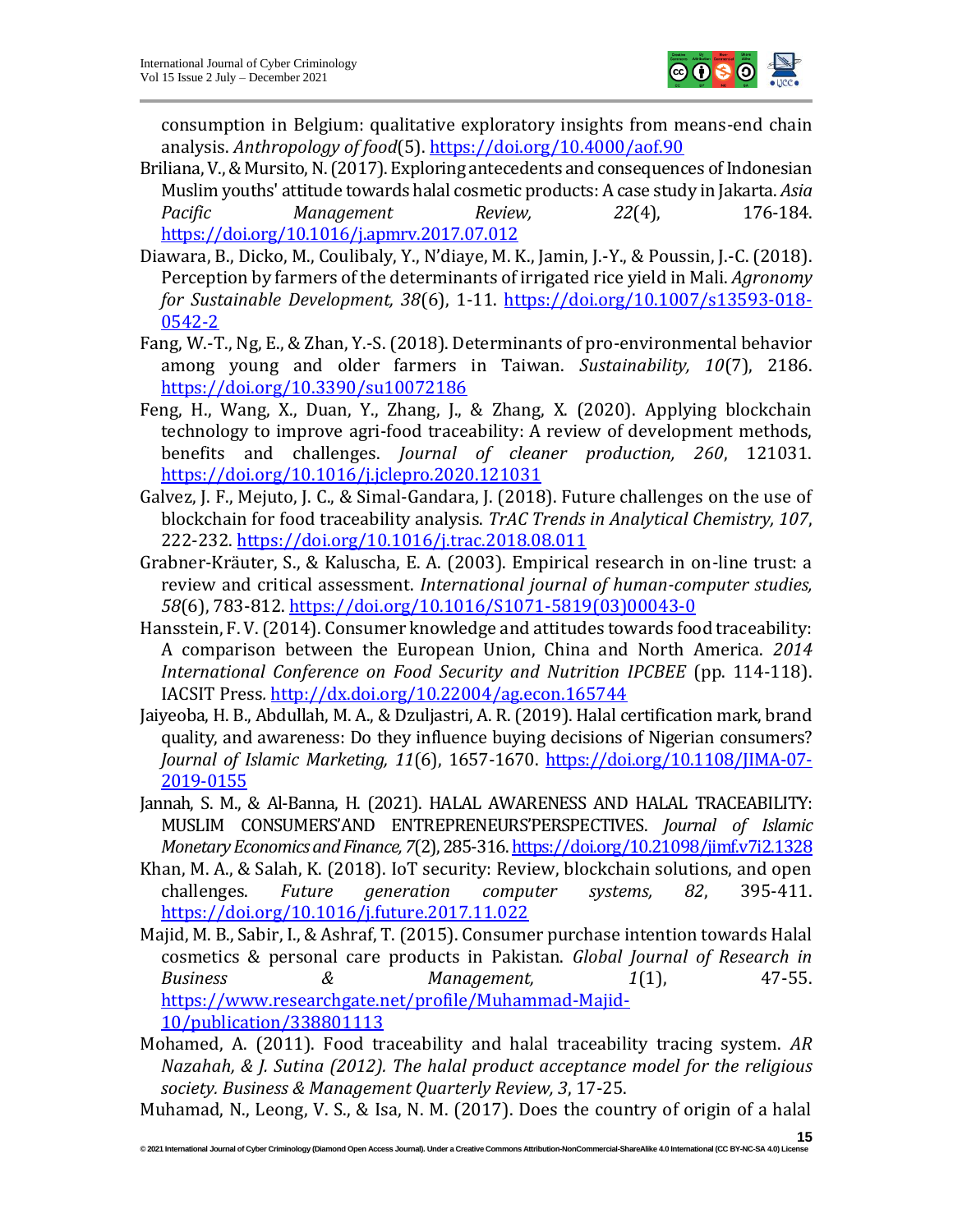logo matter? The case of packaged food purchases. *Review of International Business and Strategy, 27*(4), 484-500.<https://doi.org/10.1108/RIBS-06-2017-0049>

- Muhammad, S. A., & Saad, R. (2016). Impact of attitude toward zakat evasion and moral reasoning on intention to pay zakat: A pilot study. *International Journal of Research in Business Management, 4*(2), 59-64.
- Ølnes, S., Ubacht, J., & Janssen, M. (2017). Blockchain in government: Benefits and implications of distributed ledger technology for information sharing. *Government Information Quarterly, 34*(3), 355-364[. https://doi.org/10.1016/j.giq.2017.09.007](https://doi.org/10.1016/j.giq.2017.09.007)
- Östlund, U., Kidd, L., Wengström, Y., & Rowa-Dewar, N. (2011). Combining qualitative and quantitative research within mixed method research designs: a methodological review. *International journal of nursing studies, 48*(3), 369-383. <https://doi.org/10.1016/j.ijnurstu.2010.10.005>
- Park, J., & Park, M. (2016). Qualitative versus quantitative research methods: Discovery or justification? *Journal of Marketing Thought, 3*(1), 1-8. <http://fmreo.skku.edu/DATA/2016%2018.pdf>
- Putri, E. O. (2018). Intention Toward Halal and Organic Food: Awareness for Natural Content, Religiosity, and Knowledge Context. *KnE Social Sciences*. <https://doi.org/10.18502/kss.v3i10.3425>
- Quah, D. (1992). Empirical cross-section dynamics in economic growth. *European Economic Review, 37*(2-3), 426-434. [https://doi.org/10.1016/0014-](https://doi.org/10.1016/0014-2921(93)90031-5) [2921\(93\)90031-5](https://doi.org/10.1016/0014-2921(93)90031-5)
- Rahim, N. A., & Junos, S. (2012). The halal product acceptance model for the religious society. *Business and Management Quarterly Review, 3*(1), 17-25. [https://www.researchgate.net/profile/Nazahah-Abd-](https://www.researchgate.net/profile/Nazahah-Abd-Rahim/publication/321758309)[Rahim/publication/321758309](https://www.researchgate.net/profile/Nazahah-Abd-Rahim/publication/321758309)
- Razzaque, M. A., & Chaudhry, S. N. (2013). Religiosity and Muslim consumers' decision-making process in a non-Muslim society. *Journal of Islamic Marketing, 4*(2), 198-217[. https://doi.org/10.1108/17590831311329313](https://doi.org/10.1108/17590831311329313)
- Rejeb, A., Rejeb, K., Zailani, S., Treiblmaier, H., & Hand, K. J. (2021). Integrating the Internet of Things in the halal food supply chain: A systematic literature review and research agenda. *Internet of Things, 13*, 100361[. https://doi.org/10.1016/j.iot.2021.100361](https://doi.org/10.1016/j.iot.2021.100361)
- Rutberg, S., & Bouikidis, C. D. (2018). Focusing on the fundamentals: A simplistic differentiation between qualitative and quantitative research. *Nephrology Nursing Journal, 45*(2), 209-213.<https://europepmc.org/article/med/30303640>
- Said, M., Hassan, F., Musa, R., & Rahman, N. (2014). Assessing consumers' perception, knowledge and religiosity on Malaysia's halal food products. *Procedia-Social and Behavioral Sciences, 130*, 120-128.<https://doi.org/10.1016/j.sbspro.2014.04.015>
- Sayogo, D. S. (2017). Online traceability for halal product information: perceptions of Muslim consumers in Indonesia. *Journal of Islamic Marketing, 9*(1), 99-116. <https://doi.org/10.1108/JIMA-07-2016-0057>
- Sayogo, D. S., Zhang, J., Pardo, T. A., Tayi, G. K., Hrdinova, J., Andersen, D. F., & Luna-Reyes, L. F. (2014). Going beyond open data: Challenges and motivations for smart disclosure in ethical consumption. *Journal of theoretical and applied electronic commerce research, 9*(2), 1-16. [https://doi.org/10.4067/S0718-](https://doi.org/10.4067/S0718-18762014000200002) [18762014000200002](https://doi.org/10.4067/S0718-18762014000200002)

Shaari, J. A. N., & Mohd Arifin, N. (2009). Dimension of halal purchase intention: A